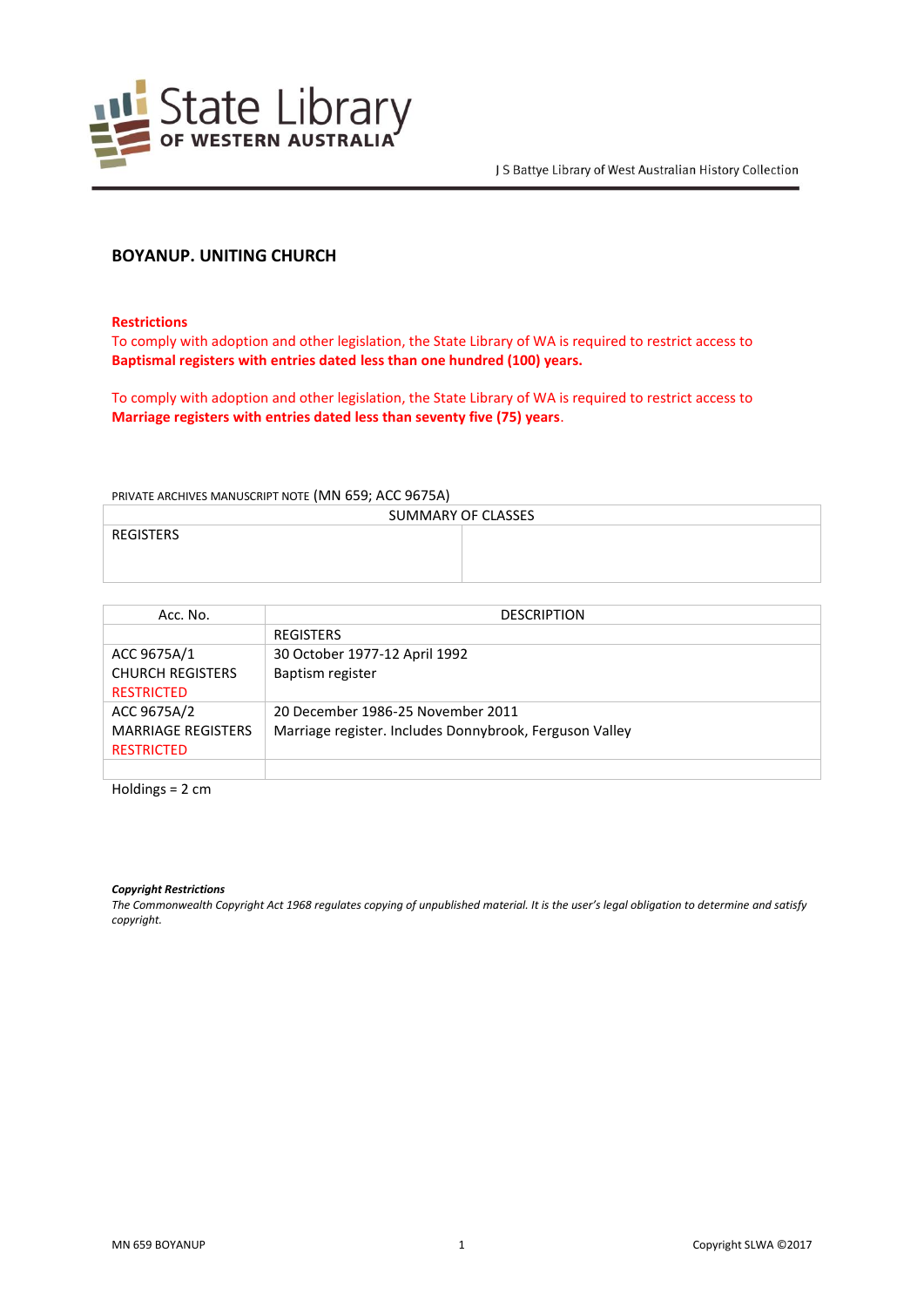

J S Battye Library of West Australian History Collection

### **STATE LIBRARY OF WESTERN AUSTRALIA – PRIVATE ARCHIVES**

## **APPLICATION TO VIEW RESTRICTED BAPTISMAL RECORD**

#### **SUBMIT TO PRIVATE ARCHIVES STAFF**

| DETAILS OF BAPTISMAL RECORD TO BE RETRIEVED               |           |            |
|-----------------------------------------------------------|-----------|------------|
| MN / ACCESSION NUMBER                                     | <b>MN</b> | <b>ACC</b> |
| DENOMINATION & PARISH NAME (E.G.<br>ANGLICAN, ST. JOHN'S) |           |            |
| NAME ON BAPTISMAL CERTIFICATE                             |           |            |
| DATE OF BAPTISM                                           |           |            |
| DATE ITEM REQUIRED                                        |           |            |

| DETAILS OF APPLICANT REQUIRING ACCESS TO RESTRICTED BAPTISMAL RECORD |  |
|----------------------------------------------------------------------|--|
| RESEARCHER'S TICKET NUMBER                                           |  |
| APPLICANT'S NAME                                                     |  |
| APPLICANT'S ADDRESS                                                  |  |
| <b>TELEPHONE NUMBER</b>                                              |  |
| E-MAIL                                                               |  |

| <b>PRIVATE ARCHIVES STAFF USE ONLY</b> |                               |
|----------------------------------------|-------------------------------|
| <b>COPY CERTIFICATE CREATED BY</b>     | (PA STAFF MEMBER NAME & DATE) |
| APPLICANT NOTIFIED                     | (DATE)                        |
| REGISTER RETURNED TO STACK             | (DATE)                        |